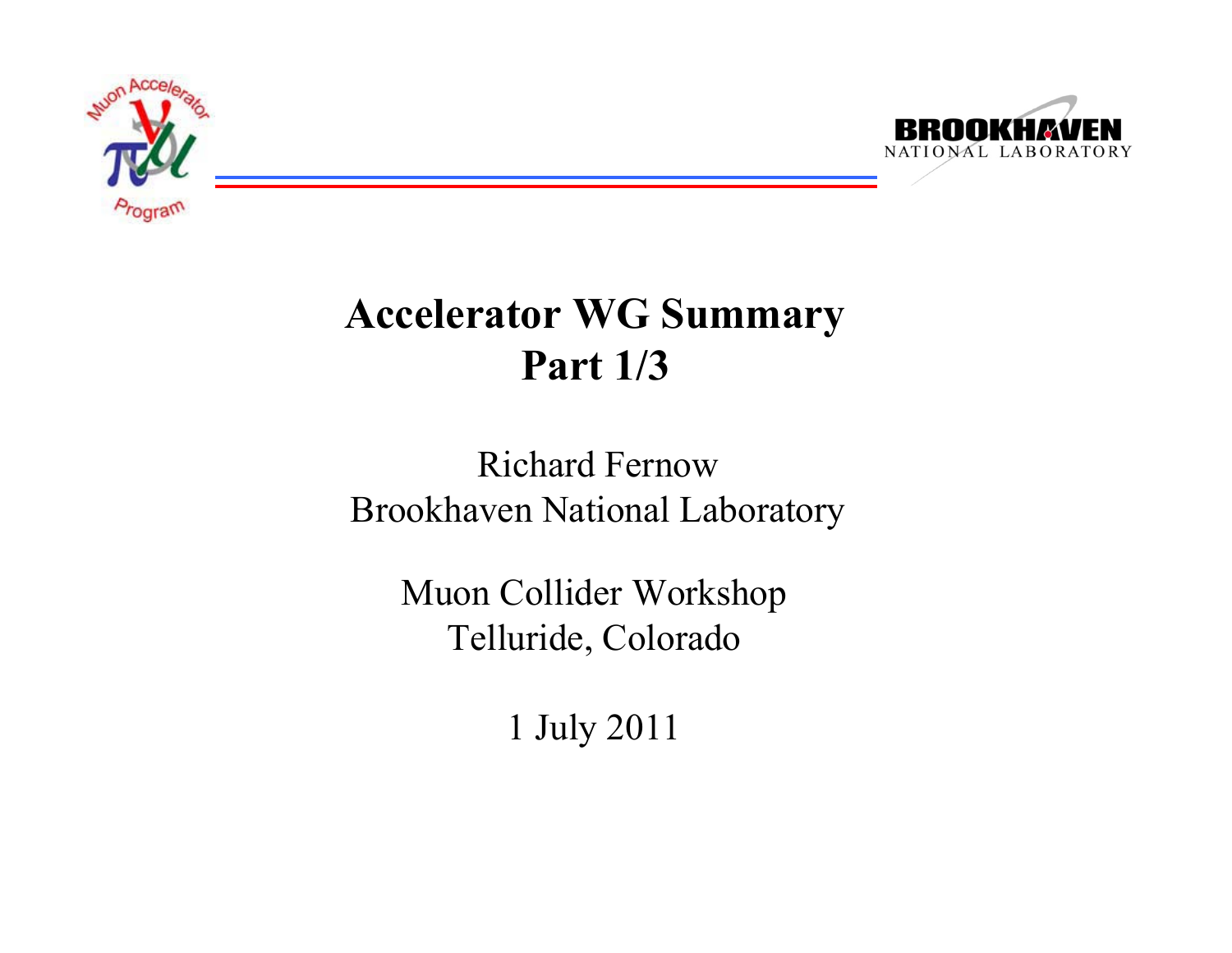## Outline

- proton driver
- target
- simulations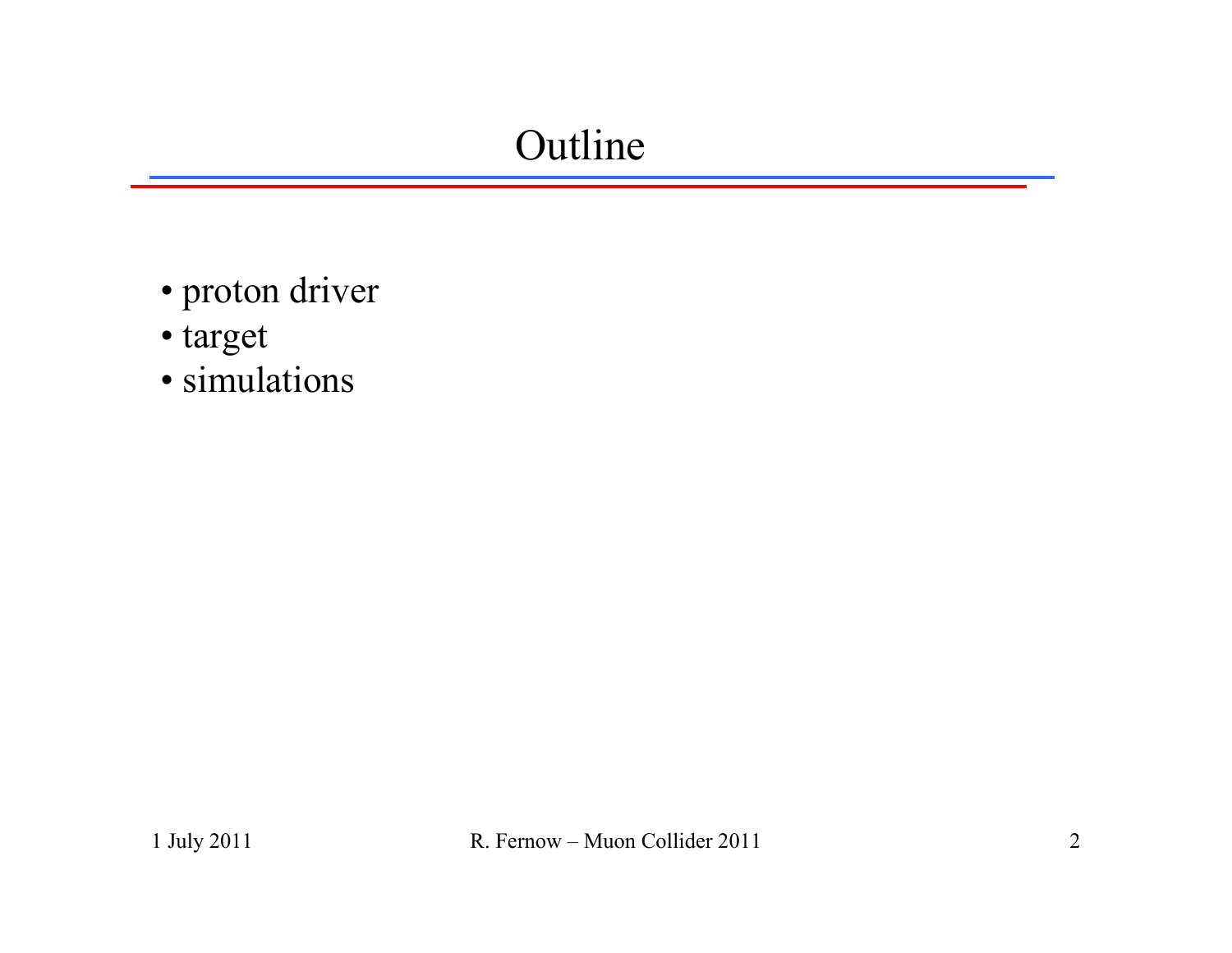Keith Gollwitzer & Sergei Nagaitsev, Fermilab

- Project X MAP Task Force was set up to ensure that it's possible for Project X to meet MC requirements
- work to date
- designed programmable chopper system to provide appropriate bunch structure
- add accumulator ring after pulsed linac consolidate linac beam pulses into bunches
- follow with a compressor ring narrow bunch width  $\sim$ 2 ns
- looking at trombone/funnel system to deliver multiple bunches to target
- agreed on PrX upgrade numbers

increase average beam current to 5 mA during injection increase rep rate to 15 Hz

increase linac beam pulse length to give 10% duty factor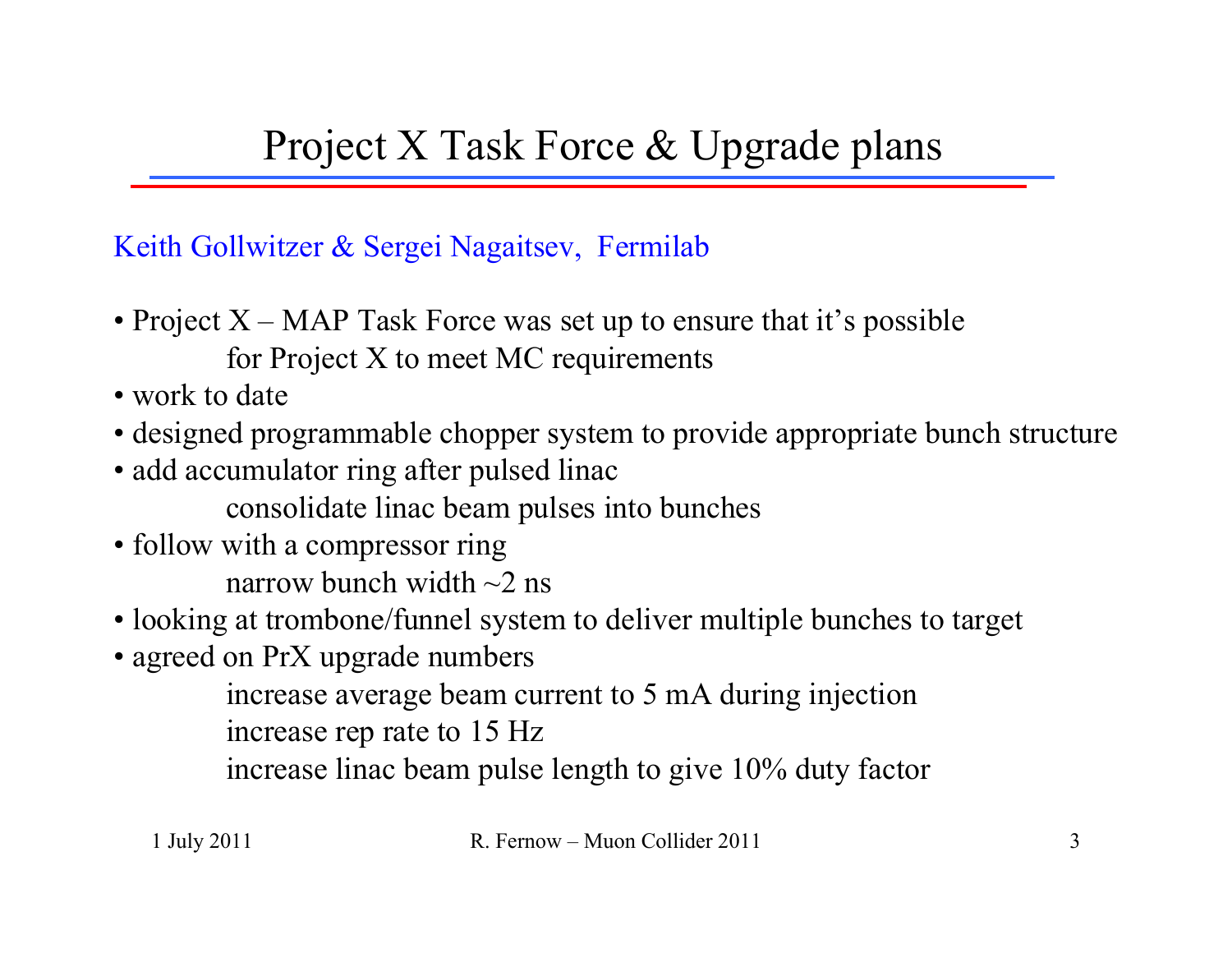### Project X Task Force & Upgrade plans

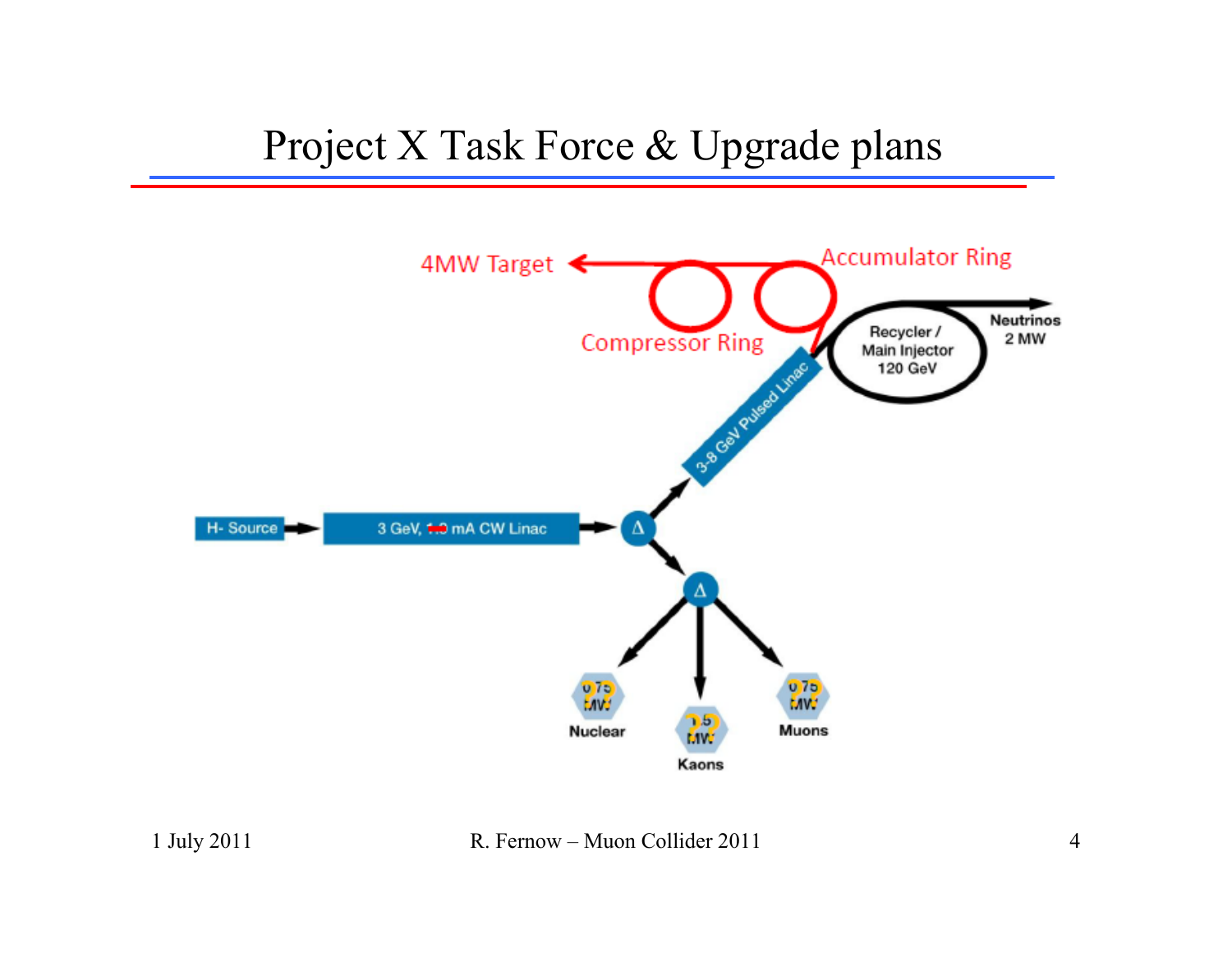### Project X Task Force & Upgrade plans

- discussed instability limits for rings determines maximum power per bunch
- MC impact on PrX pulsed linac more RF power needed per cavity upgrade capacity of power couplers add more cryogenic capacity
- MC impact on conventional facilities more water cooling more room for klystrons
- a plausible upgrade path to 4 MW at 8 GeV for Project X exists
- $\bullet$  such an upgrade would reuse  $>75\%$  of Project X RDR cost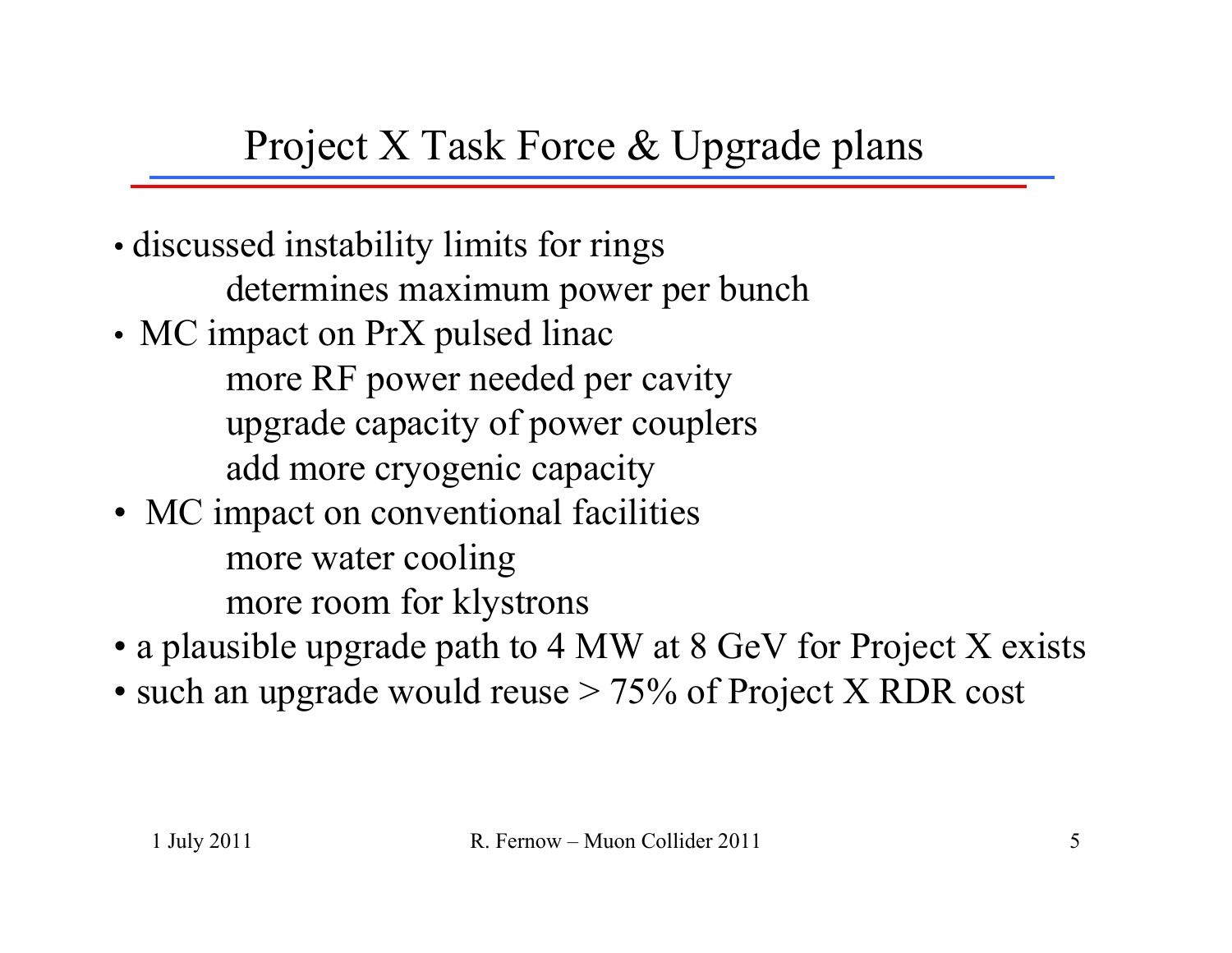## Radiation management for capture solenoid

#### Harold Kirk, BNL

- bulk of energy deposition in target capture solenoids is due to neutrons
- found that Study 2 capture configuration is unacceptable for present parameters large average energy deposition and large dynamic heat load on cryogenics peak energy depositions which exceeded ITER criteria by a factor of ~35
- considered new designs with larger IR for SC coils
- allowed putting additional shielding in gap
- have new configuration (IDS120) with acceptable average and peak deposition dynamic heat load in the capture solenoids to  $\sim$ 1 kW peak energy deposition to  $< 0.15$  mW/g
- but the capture solenoids stored energy now > 3 GJ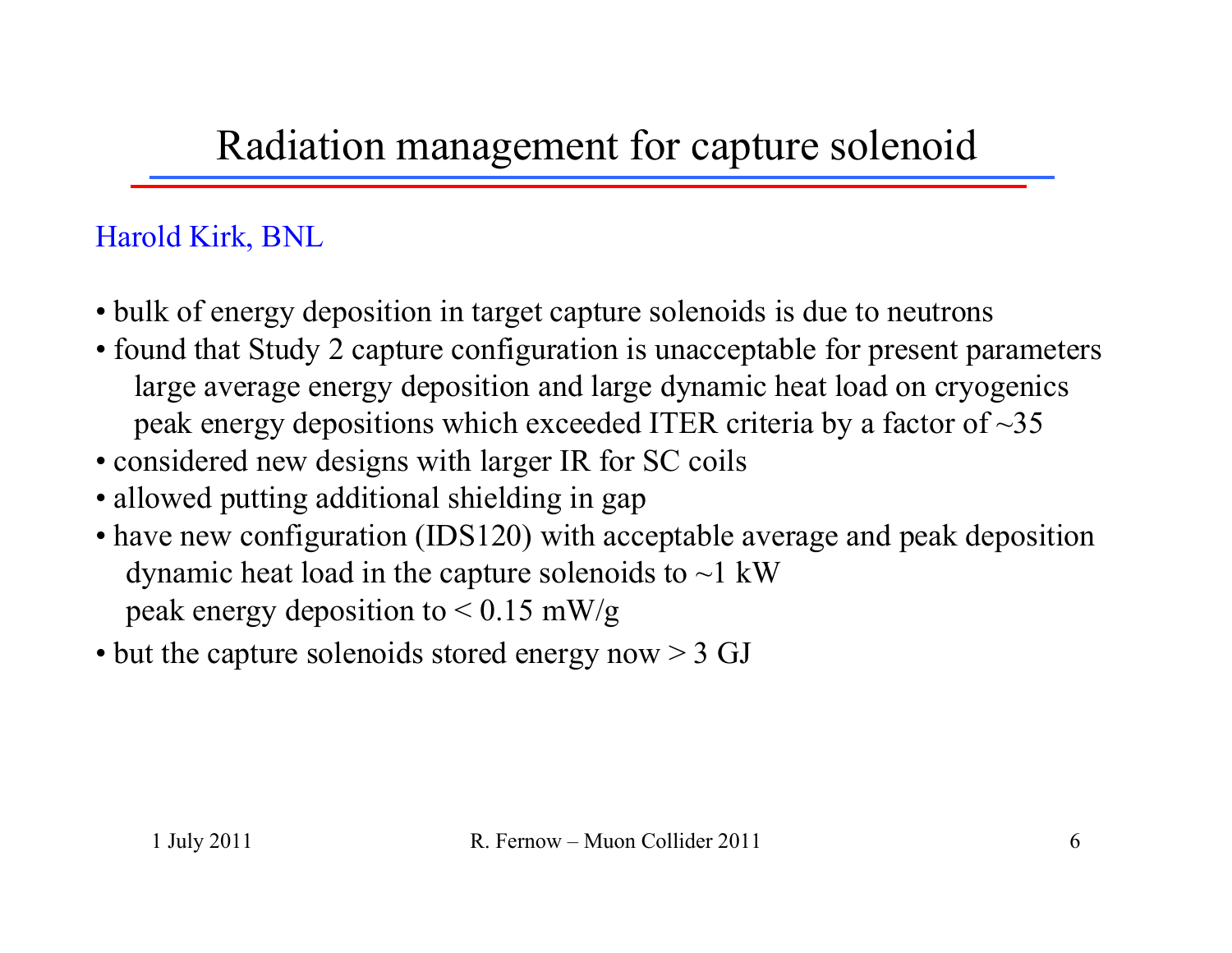### MC Target baseline

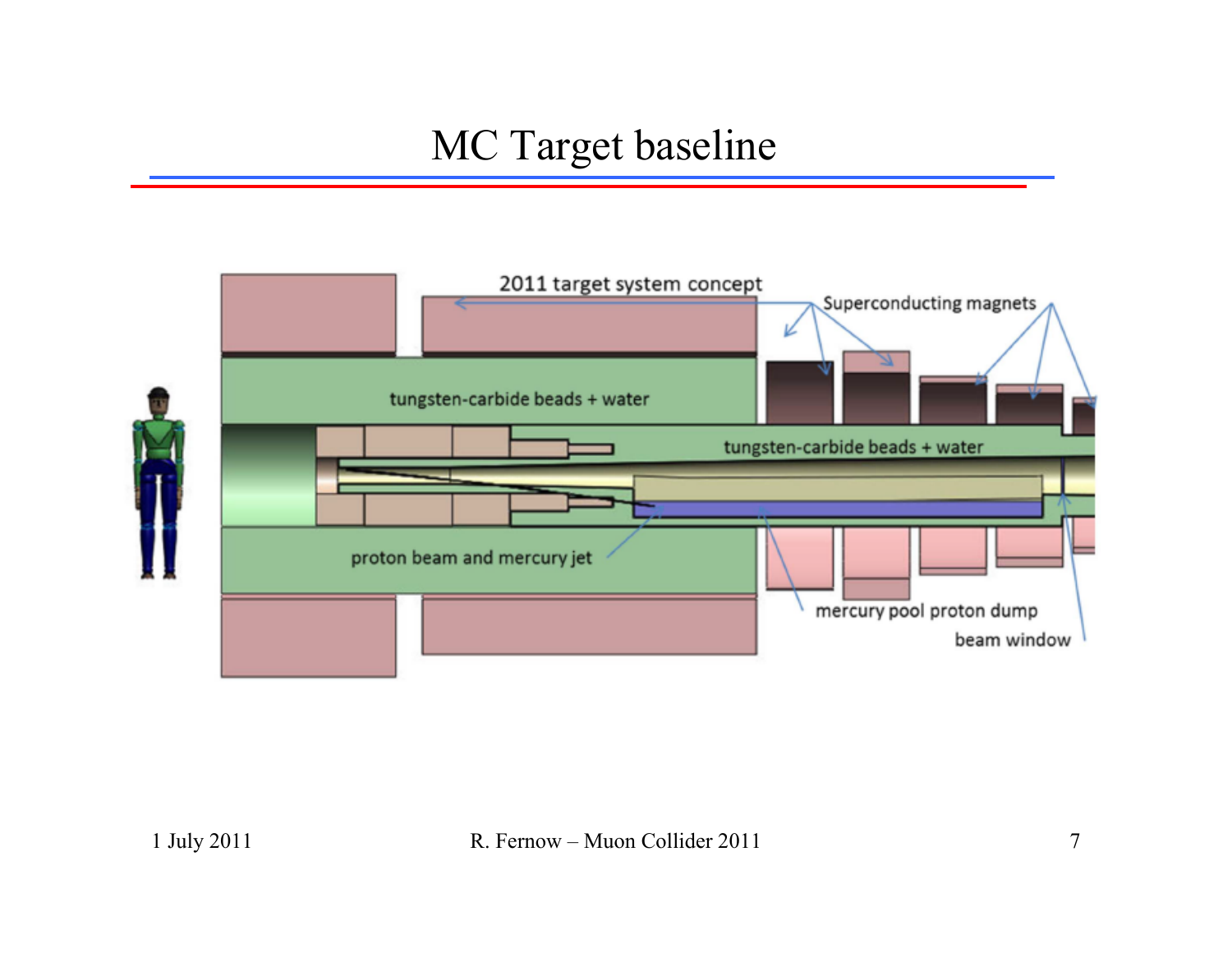Kirk McDonald, Princeton

- have baseline design for 8 GeV, 4 MW, Hg jet, 20 T
- still many issues need more work to flesh out this design, e.g.
- one proton bunch on target or many?
- design of PD final focus onto target air gap between two systems? may need large-aperture quads
- supporting and cooling required shielding around target
- quench protection for SC magnets with very large stored energy
- Hg containment vessel and associated plumbing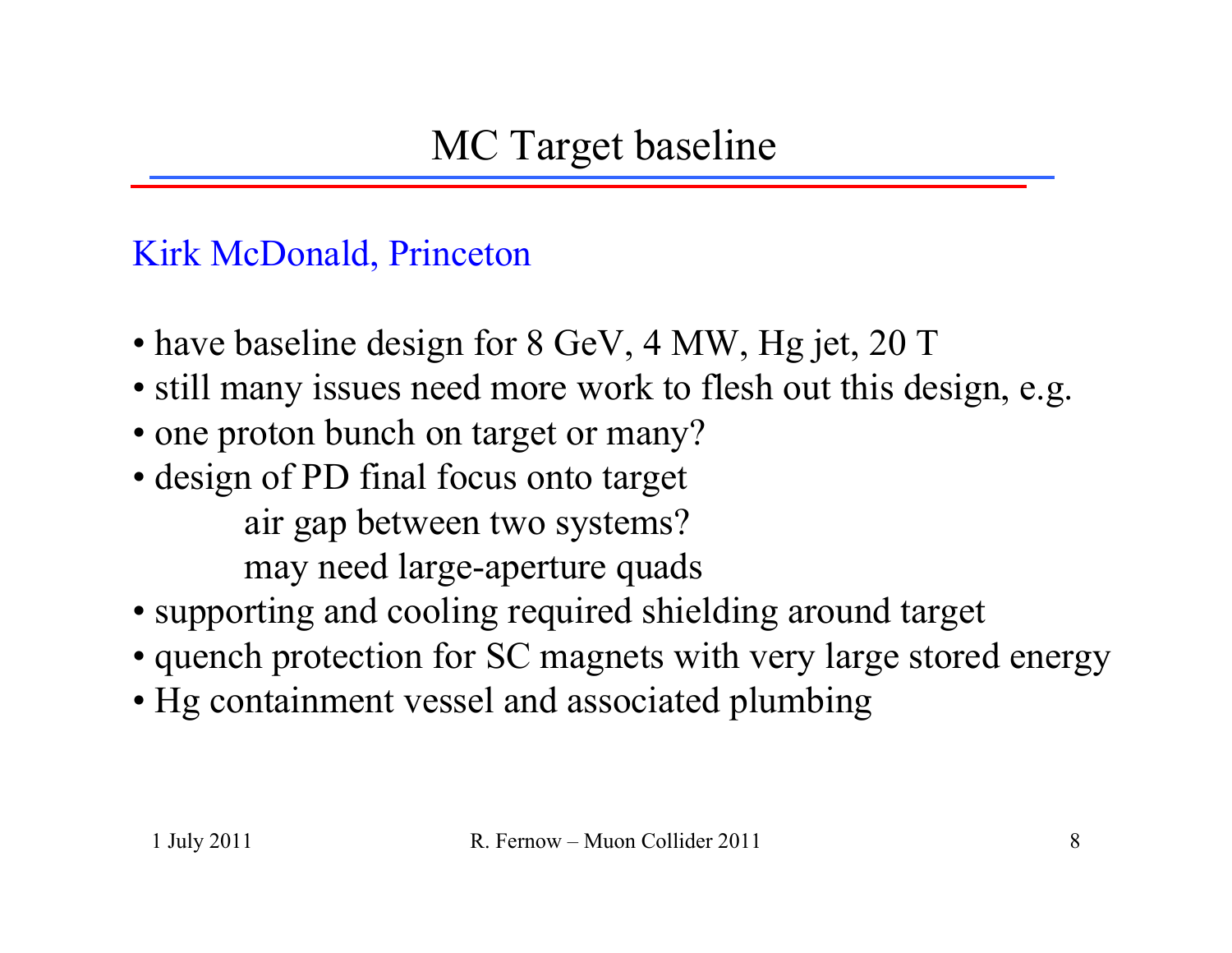# Simulation of high intensity Hg jet

#### Roman Samulyak, SUNY (KM)

- simulating MHD of Hg jet interactions with proton beam in magnetic field
- developing new code (SPH) that works over larger range of time scales
- looking for explanation of delay in production of surface filaments from jets
- examine interaction of spent proton beam with Hg beam dump
- look at jet interactions under MC beam conditions instantaneous power deposition >> NF maximum pressure in jet  $\sim$  x10 for MC jet disruption velocity  $\sim 100$  m/s

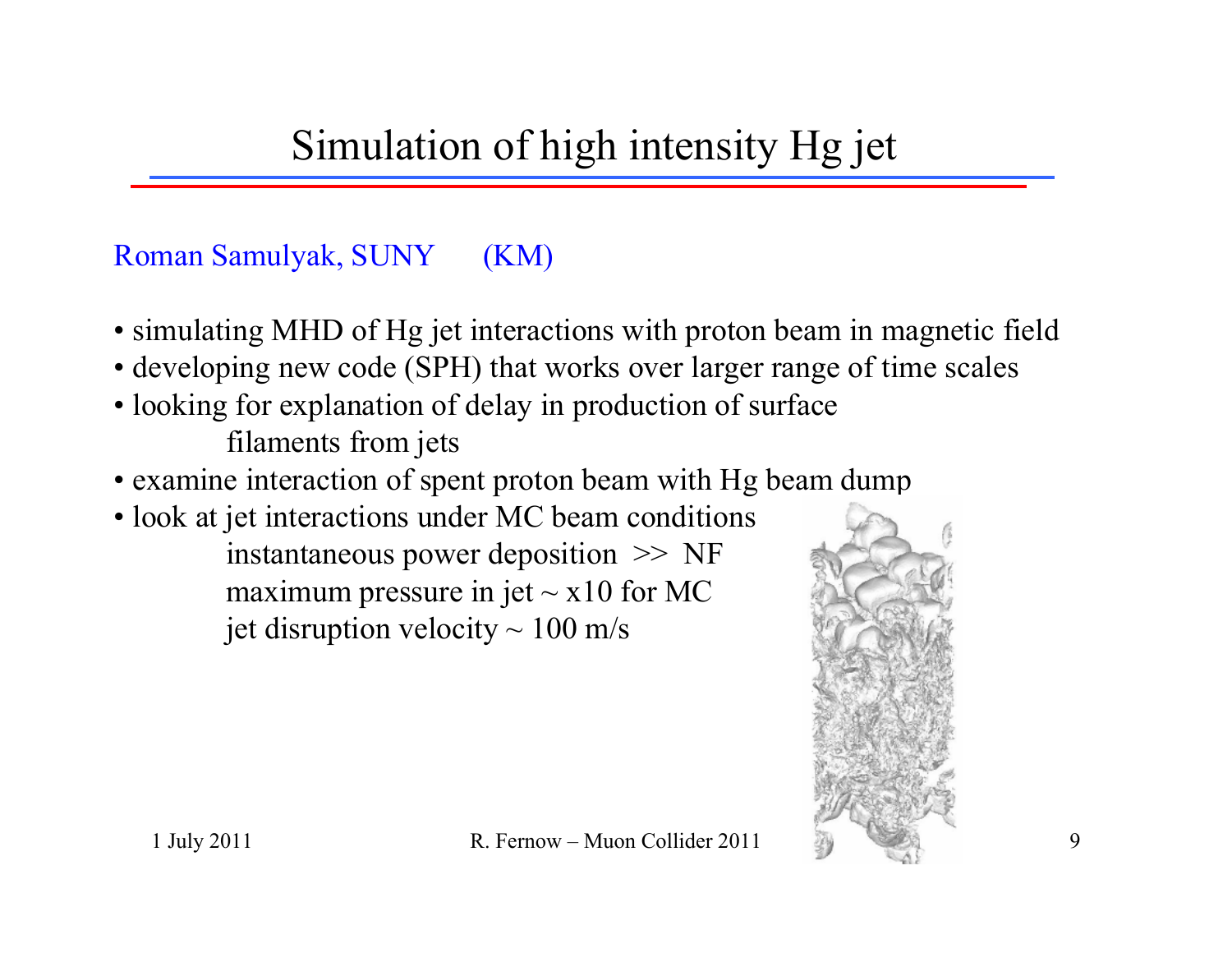Michael Wohlmuther, PSI (KM)

- illustration of extensive infrastructure needed for MW targets
- used lead-bismuth eutectic as target material
- many issues that must be addressed

damage on beam windows heat removal

handling radioactive gases

remote handling

hot cells for handling used targets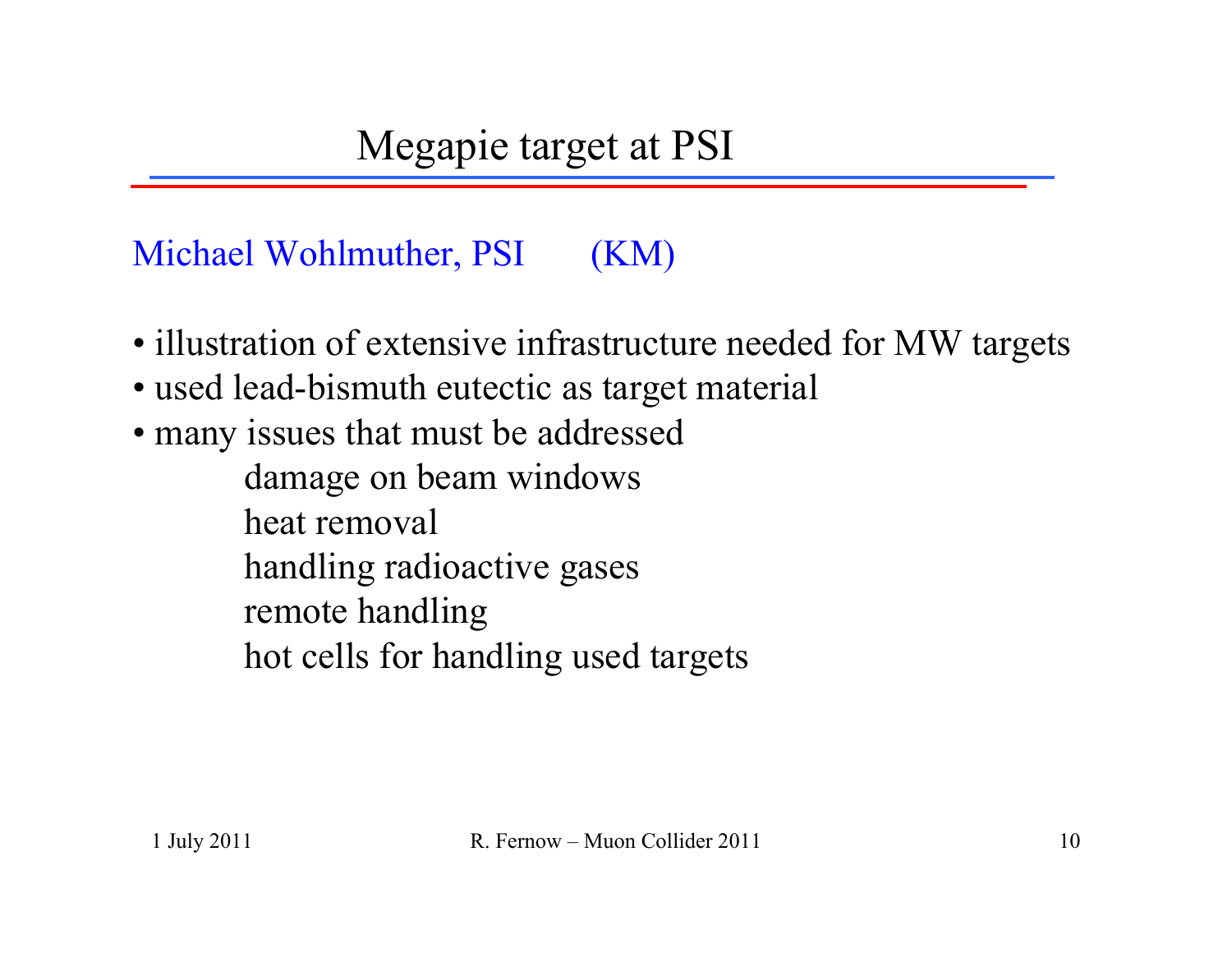### SNS experience with mercury

Steven Trotter, ORNL

- SNS experience in building high-power Hg target station
- safety analysis and documentation required
- follow requirements of Clean Air Act radioactive emissionsobtaining necessary permits
- handle waste management issues accounting for all Hg in system
- consider worst-case accident scenarios
- existence proof that MW class target facilities can be built in US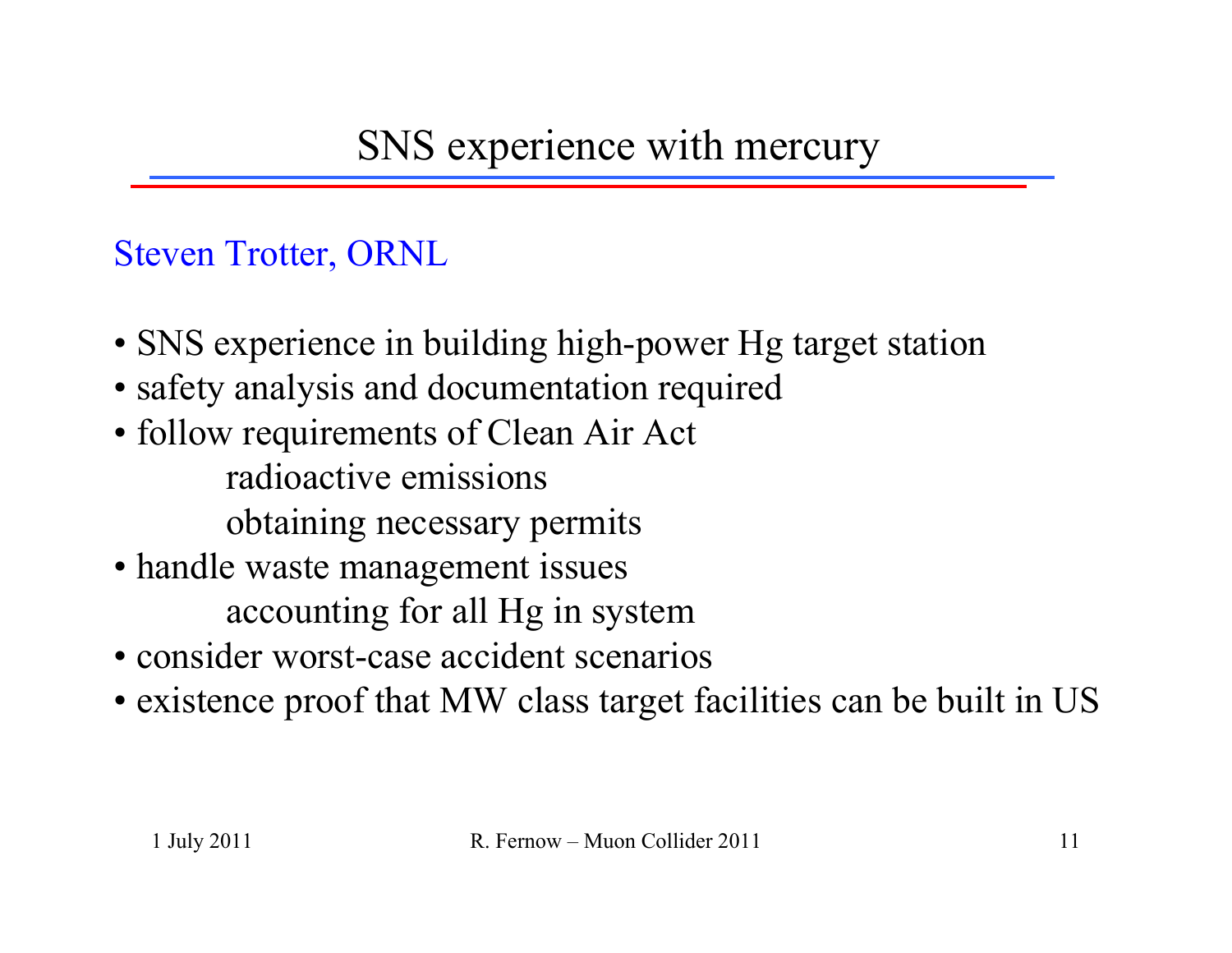### Existing simulation codes and needs

#### RCF, BNL

- existing codes are satisfactory for most of our present MC simulations
- we are becoming aware of some issues that could use more computer resources:
	- 1.Hg jet interactions for MC beam parameters
	- 2.interaction of intense muon bunches in absorbers?
	- 3.space charge effects near end of cooling
	- 4. multi-turn energy loss from  $\mu$  decays in accelerator
	- 5.beam-beam interactions in collider ring
	- 6.reducing backgrounds on physics detectors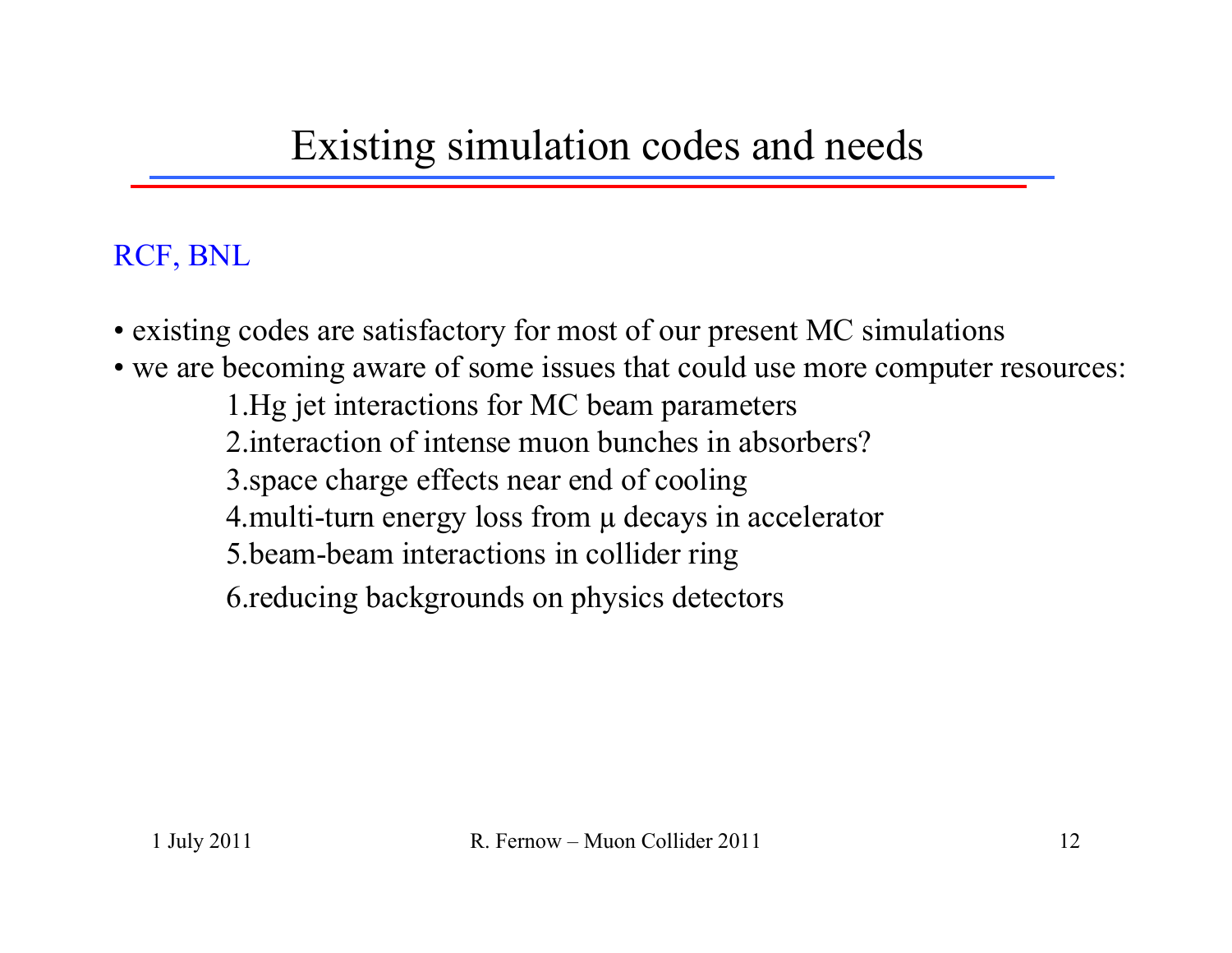## Effects in absorbers

#### Kevin Paul, Tech X

- first examination of possible plasma effects due to intense µ beam passing thru cooling channel absorbers
- expected recombination times  $<<$  beam time scales
- no residual plasma left in material between pulses
- no beam instabilities driven
- RF-driven plasma currents small compared with beam current no beam loading expected
- avalanche possible, but may be avoidable requires further investigation
- largest uncertainties are in atomic and molecular cross sections need to be checked with experiments